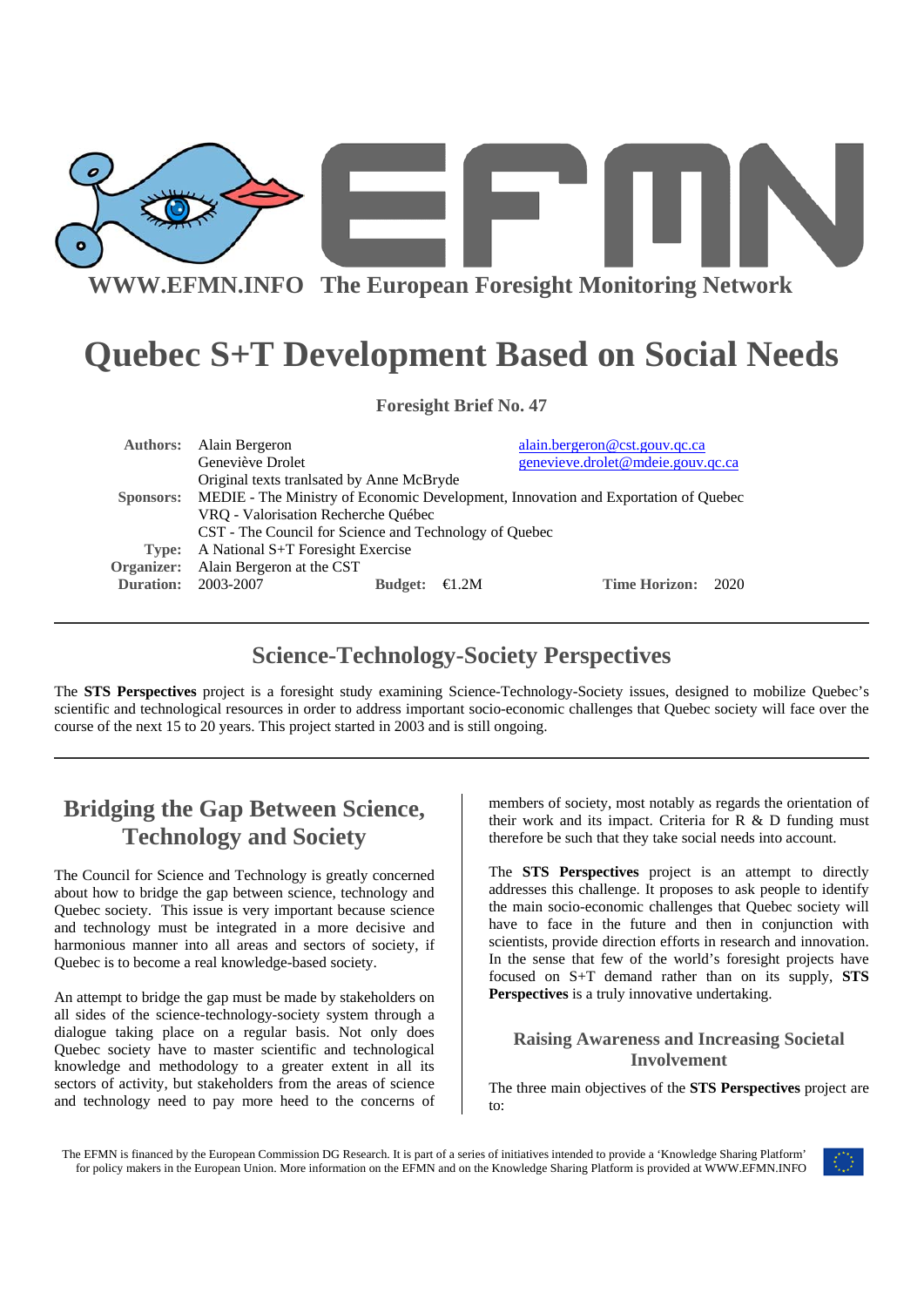- Raise awareness in all sectors of Quebec society as to the importance and usefulness of science and technology for understanding and resolving socio-economic problems,
- Invite the scientific community of Quebec to participate in the process of achieving social and economic goals through the application of science and technology, and

### **Defining the Societal Challenges**

The project includes two main phases. The first consists of a four stage Foresight study and the second phase builds on that with an emphasis on strategic planning.

Phase I of the project consists in outlining a certain number of recognized major socio-economic challenges that generate needs for new knowledge and new technology or innovation. It involves **four stages**:

**Stage I: Consulting with the Quebois** in order to establish the main issues of concern regarding the future and learning about their perceptions of the main socio-economic problems that Quebec will have to face over the course of the next two decades. In the fall of 2003 6 **discussion groups** were assembled in various regions of Quebec so that members could express their views on this subject. A **questionnaire** was created using information gathered from these groups in order to better identify the issues of concern to people, regarding the changes that could affect Quebec society over the next twenty years. Finally a **telephone survey** was carried out involving 1,623 residents of Quebec aged 15 and older.

**Stage II: Foresight workshops** brought together about one hundred participants from a wide range of backgrounds, representing various sectors of Quebec society. The theme of this workshop was 'Building the Future' and it was held in October 2004. The 104 participants were selected for their original ideas, their capacity to work in groups, their originality, their creativity, their social involvement and their ability to develop a certain foresight-related vision of Quebec. They were required to create a list of 40 major socio-economic challenges that Quebec will face in the next 20 years. As food for thought the participants were provided with a first summary of the results of the Stage I survey.

**Stage III:** In an attempt to reduce the list established previously to fewer than 10 or so challenges, a **consultation was then held with members of the Quebec scientific community** to take account of contributions that could be expected from science and technology. The list of 40 challenges was submitted to Quebec researchers during an online consultation conducted at the beginning of 2005. In all 1,306 researchers from university, industry, government and other circles, participated in the consultation process. More than 50 percent of respondents chose 7 of the 40 challenges.

• Mobilize the partners involved in Quebec's socioeconomic development, including those from the area of scientific and technological development, to determine the main challenges that Quebec society will have to face in the next few years, and to formulate the strategies required to meet those challenges.

**Stage IV:** The **drafting of seven thematic reports** by seven specialized committees, formulating and explaining the challenges and their potential science-technology components. These reports were drafted with help from about 60 experts. They presented an overview of the main fields of research which could help to address the seven challenges. They provided examples of research themes, and the range of scientific and technological disciplines concerned.

### **Main Results of Phase I: People's Concerns …**

Consulting the general public in Phase I of the Foresight project has allowed the organizers to better understand the main issues of concern for the Quebecois regarding the future.

**Education** and 'public access to knowledge' was an important issues for people, yet at the same time they viewed these matters from a very optimistic angle. **Environmental questions** also turned out to be very important for respondents, but in this case they were much less optimistic as to how these issues would unfold. This was especially true mong young people. The majority of respondents in fact did not believe that the main **pollution** problems would be solved within the next 20 years.

People are less concerned about the economy as they are about the environment. Nevertheless their concern about the economy was greater than their concern about access to knowledge. A large percentage of respondents, most notably the poorest and least educated among them, are worried about the impacts of **globalization** on Quebec, in particlar on the employment situation.

People are most concerned with **individual well-being**. The strongest predictions that we recorded concerning future deterioration involve the quality of family life, individual physical and psychological health, as well as the quality of the environment.

Above and beyond these important realities the Quebecois believe that Quebec society will become increasingly multicultural in nature, that the French language will declikne and that at the same time the province will find itself ncreasingly in the grip of American culture.

Finally, people do not view the theme of politics in a very positive light. They insist rather pessimistically, that the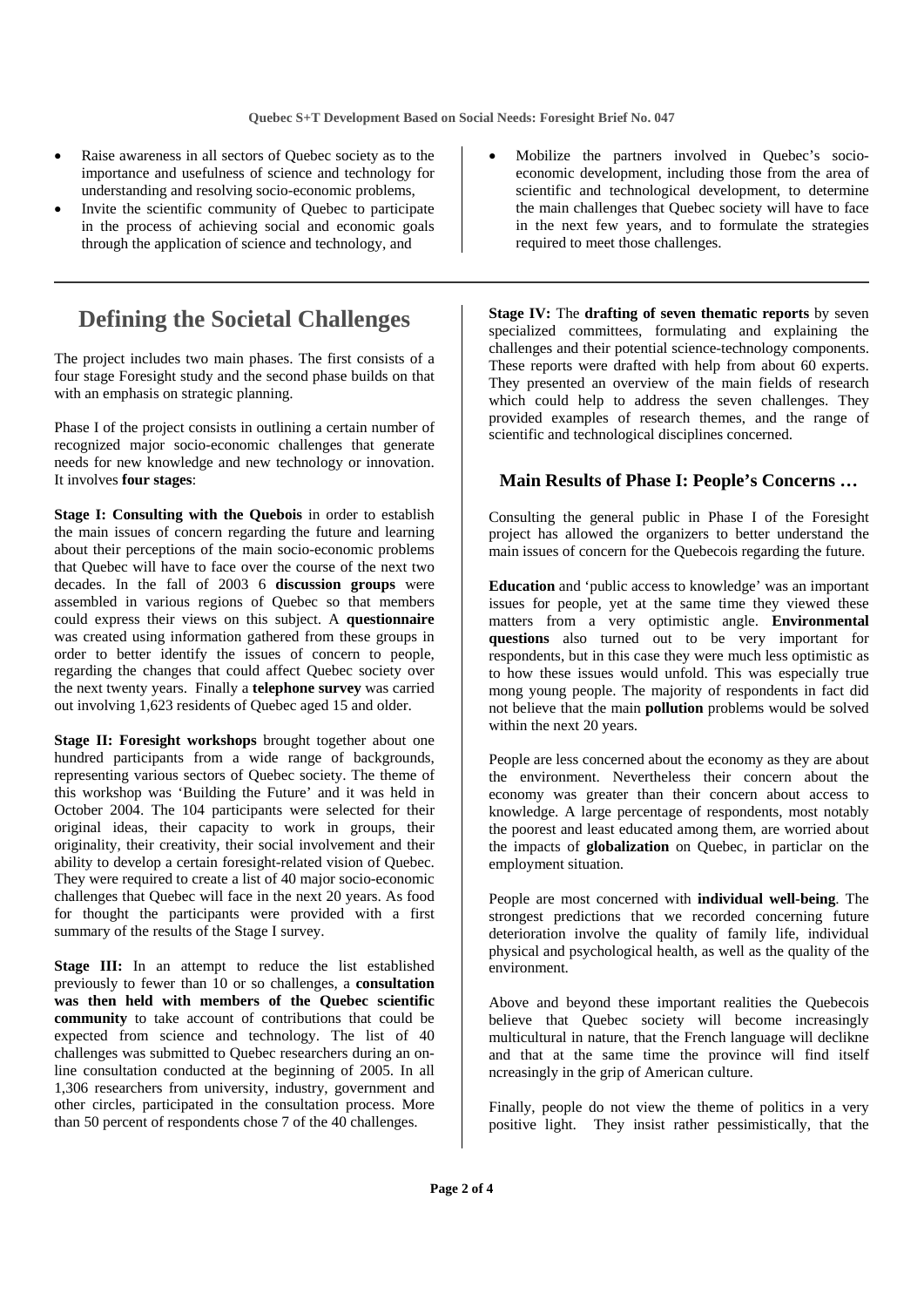government will not manage to solve problems related to the deficit and the provincial debt.

#### **The 40 challenges identified**

In stage 2 of the foresight workshop, 40 main socio-economic challenges that Quebec society will have to face in the near future were identified. They can be grouped into 6 thematic categories. Without being exhaustive these are as follows:

- **Health and Life-Style:** The public health-care system, quality of life of senior citizens, nutrition, well-being, sports and leisure.
- **The Environment and Resources:** Natural-resource development, water management, green energy, transportation, waste production and fossil energy.

### **Main Socio-Economic Challenges**

The consultation process involving researchers in Stage III of Phase I made it possible to identify seven major socioeconomic challenges where research could improve our understanding of the real problems that lie behind each challenge and provide insight into how they could be tackled. The seven challenges are as follows:

- Promote the adoption of **healthy life-styles**, based on a preventive holistic vision of physical and psychological health and on efforts to make people responsible for their own health.
- Increase **the efficiency of the public health-care system** that must support an gradually aging society while at the same time controlling costs.
- Develop **natural resources** and manage waste more efficiently using a **sustainable-development** approach to the point that Quebec becomes a world leader in this area.
- Provide **high-quality education** that combines rigour, creativity, flexibility and responsible citizenship, and that is accessible to all.
- Target **strategic and priority market niches** in the areas of research, economic development and education, on the basis of current strengths and emerging sectors.
- Reduce dependence on fossil energy and make Quebec a leader in the fields of **energy efficiency** and **renewable energy**, mass transit and new environmental technologies.
- Adopt **innovative interventions for controlling poverty** and the factors that generate and maintain it, so as to stave off the consequences of poverty such as marginalisation and a sense of powerlessness as well as inequity and violence.
- **The Economy, Research and Innovation**: Priorities involving research, globalization, the solidarity economy, high value added jobs, agriculture, networks, the regions of Quebec and a highly qualified workforce.
- **Education**: Learning languages, teaching science, school drop-out and teaching in underprivileged environments.
- **Demographics and Communities**: The increasing the birth rate, immigration, and issues related to specific groups such as the First Nation people and the Inuit.
- **Culture and Society**: Public participation in the democratic process, making science accessible to society, ethical considerations, reconciliation of work with family life, poverty and culture.

#### **Research Funding as Main Priority**

Besides determining the seven challenges, the researchers questioned during Stage III of the Phase I were asked to comment on scientific and technological development prospects for Quebec. Research funding was chosen by 76% of respondents as being one of the three most important challenges to be met over the next 10 years in order to promote the scientific and technological development of Quebec. The other outstanding challenges include knowledge transfer (35%), maintaining a balance between independent research and targeted research (33%), increasing private funding for research (22.7%), and promoting scientific careers among young people (17%).

#### **Multi-disciplinary fields, centred on transfer and sustainable development**

In the Stage IV of Phase I each of the seven selected challenges was presented to a group of experts charged with explaining the key related issues and suggesting the main fields of research that could help in meeting these challenges. The multidisciplinary character of the fields provided important links among the challenges. All challenges involve two important types of contributions from research:

- Understanding the challenge and
- Developing and integrating innovation in practice.

The solutions to the problems raised by the seven challenges are inevitably rely on public intervention. Furthermore, the work groups have pointed out the necessity of integrating each challenge within a sustainable development perspective.

Follow-Up on 'STS Perspectives' <br>
Phase II of the project began in the fall of 2005. This this Phase the Council for Science and Technology intends to ensure that research development strategies will be designed